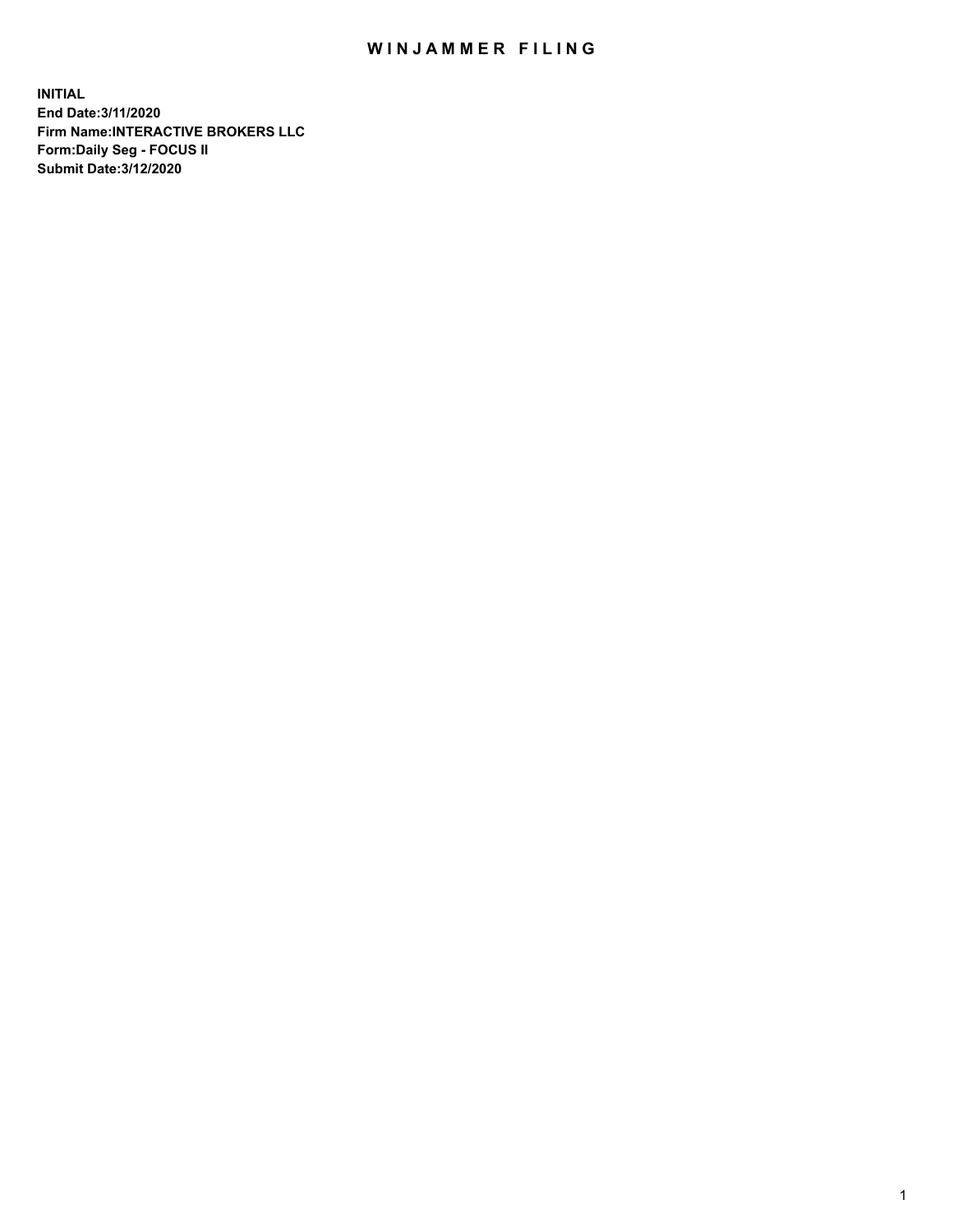**INITIAL End Date:3/11/2020 Firm Name:INTERACTIVE BROKERS LLC Form:Daily Seg - FOCUS II Submit Date:3/12/2020 Daily Segregation - Cover Page**

| Name of Company                                                                                                                                                                                                                                                                                                                | <b>INTERACTIVE BROKERS LLC</b>                                                   |  |
|--------------------------------------------------------------------------------------------------------------------------------------------------------------------------------------------------------------------------------------------------------------------------------------------------------------------------------|----------------------------------------------------------------------------------|--|
| <b>Contact Name</b>                                                                                                                                                                                                                                                                                                            | James Menicucci                                                                  |  |
| <b>Contact Phone Number</b>                                                                                                                                                                                                                                                                                                    | 203-618-8085                                                                     |  |
| <b>Contact Email Address</b>                                                                                                                                                                                                                                                                                                   | jmenicucci@interactivebrokers.c<br>om                                            |  |
| FCM's Customer Segregated Funds Residual Interest Target (choose one):<br>a. Minimum dollar amount: ; or<br>b. Minimum percentage of customer segregated funds required:% ; or<br>c. Dollar amount range between: and; or<br>d. Percentage range of customer segregated funds required between:% and%.                         | <u>0</u><br>$\overline{\mathbf{0}}$<br>155,000,000 245,000,000<br>0 <sub>0</sub> |  |
| FCM's Customer Secured Amount Funds Residual Interest Target (choose one):<br>a. Minimum dollar amount: ; or<br>b. Minimum percentage of customer secured funds required:% ; or<br>c. Dollar amount range between: and; or<br>d. Percentage range of customer secured funds required between:% and%.                           | <u>0</u><br>$\overline{\mathbf{0}}$<br>80,000,000 120,000,000<br>0 <sub>0</sub>  |  |
| FCM's Cleared Swaps Customer Collateral Residual Interest Target (choose one):<br>a. Minimum dollar amount: ; or<br>b. Minimum percentage of cleared swaps customer collateral required:% ; or<br>c. Dollar amount range between: and; or<br>d. Percentage range of cleared swaps customer collateral required between:% and%. | <u>0</u><br>$\underline{\mathbf{0}}$<br>0 <sub>0</sub><br>0 <sub>0</sub>         |  |

Attach supporting documents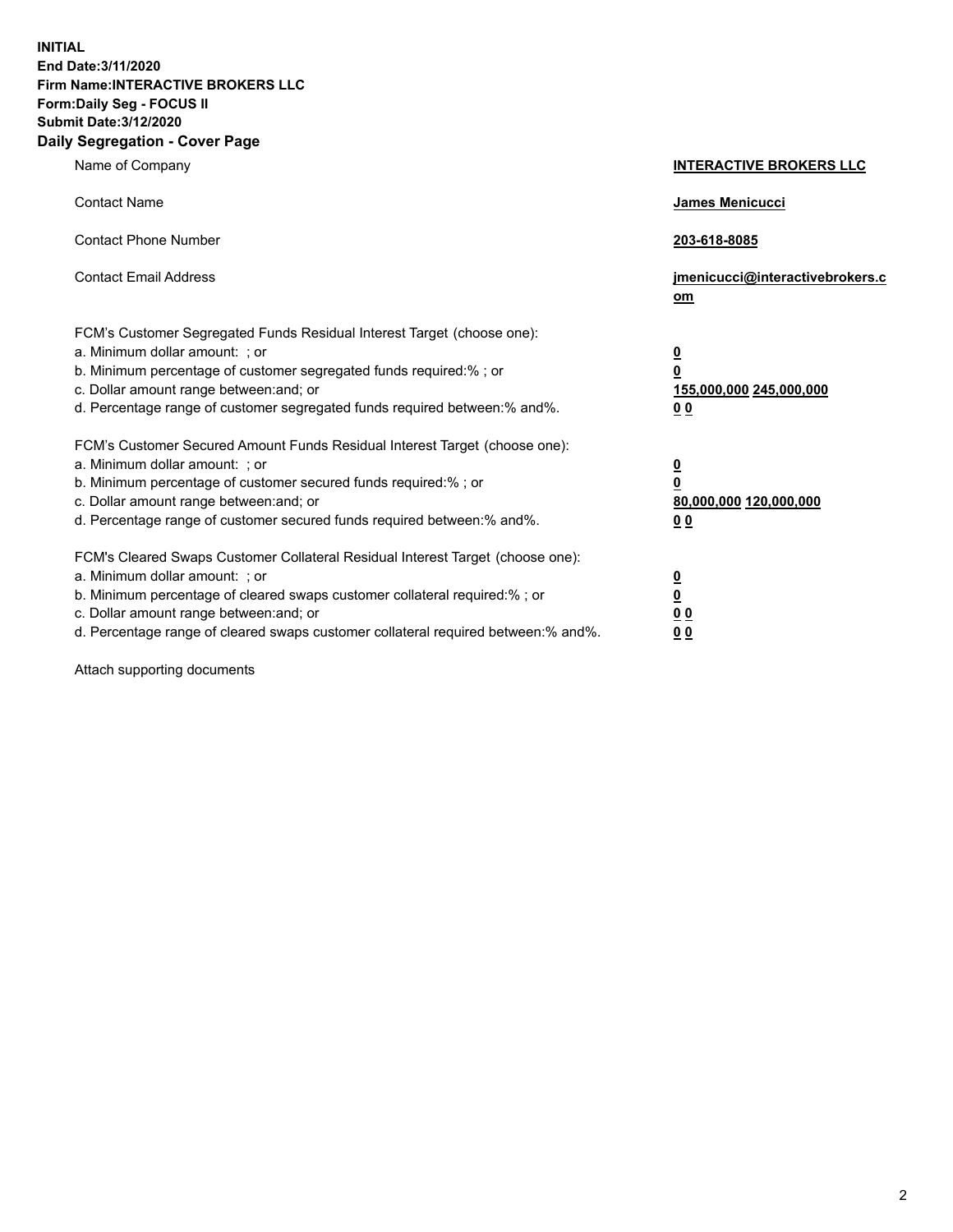**INITIAL End Date:3/11/2020 Firm Name:INTERACTIVE BROKERS LLC Form:Daily Seg - FOCUS II Submit Date:3/12/2020 Daily Segregation - Secured Amounts**

## Foreign Futures and Foreign Options Secured Amounts Amount required to be set aside pursuant to law, rule or regulation of a foreign government or a rule of a self-regulatory organization authorized thereunder **0** [7305] 1. Net ledger balance - Foreign Futures and Foreign Option Trading - All Customers A. Cash **521,332,915** [7315] B. Securities (at market) **0** [7317] 2. Net unrealized profit (loss) in open futures contracts traded on a foreign board of trade **-10,327,994** [7325] 3. Exchange traded options a. Market value of open option contracts purchased on a foreign board of trade **195,188** [7335] b. Market value of open contracts granted (sold) on a foreign board of trade **-404,190** [7337] 4. Net equity (deficit) (add lines 1. 2. and 3.) **510,795,919** [7345] 5. Account liquidating to a deficit and account with a debit balances - gross amount **5,739** [7351] Less: amount offset by customer owned securities **0** [7352] **5,739** [7354] 6. Amount required to be set aside as the secured amount - Net Liquidating Equity Method (add lines 4 and 5) **510,801,658** [7355] 7. Greater of amount required to be set aside pursuant to foreign jurisdiction (above) or line 6. **510,801,658** [7360] FUNDS DEPOSITED IN SEPARATE REGULATION 30.7 ACCOUNTS 1. Cash in banks A. Banks located in the United States **75,561,689** [7500] B. Other banks qualified under Regulation 30.7 **0** [7520] **75,561,689** [7530] 2. Securities A. In safekeeping with banks located in the United States **448,235,012** [7540] B. In safekeeping with other banks qualified under Regulation 30.7 **0** [7560] **448,235,012** [7570] 3. Equities with registered futures commission merchants A. Cash **0** [7580] B. Securities **0** [7590] C. Unrealized gain (loss) on open futures contracts **0** [7600] D. Value of long option contracts **0** [7610] E. Value of short option contracts **0** [7615] **0** [7620] 4. Amounts held by clearing organizations of foreign boards of trade A. Cash **0** [7640] B. Securities **0** [7650] C. Amount due to (from) clearing organization - daily variation **0** [7660] D. Value of long option contracts **0** [7670] E. Value of short option contracts **0** [7675] **0** [7680] 5. Amounts held by members of foreign boards of trade A. Cash **91,257,353** [7700] B. Securities **0** [7710] C. Unrealized gain (loss) on open futures contracts **17,813,051** [7720] D. Value of long option contracts **195,188** [7730] E. Value of short option contracts **-404,190** [7735] **108,861,402** [7740] 6. Amounts with other depositories designated by a foreign board of trade **0** [7760] 7. Segregated funds on hand **0** [7765] 8. Total funds in separate section 30.7 accounts **632,658,103** [7770] 9. Excess (deficiency) Set Aside for Secured Amount (subtract line 7 Secured Statement Page 1 from Line 8) **121,856,445** [7380] 10. Management Target Amount for Excess funds in separate section 30.7 accounts **80,000,000** [7780] 11. Excess (deficiency) funds in separate 30.7 accounts over (under) Management Target **41,856,445** [7785]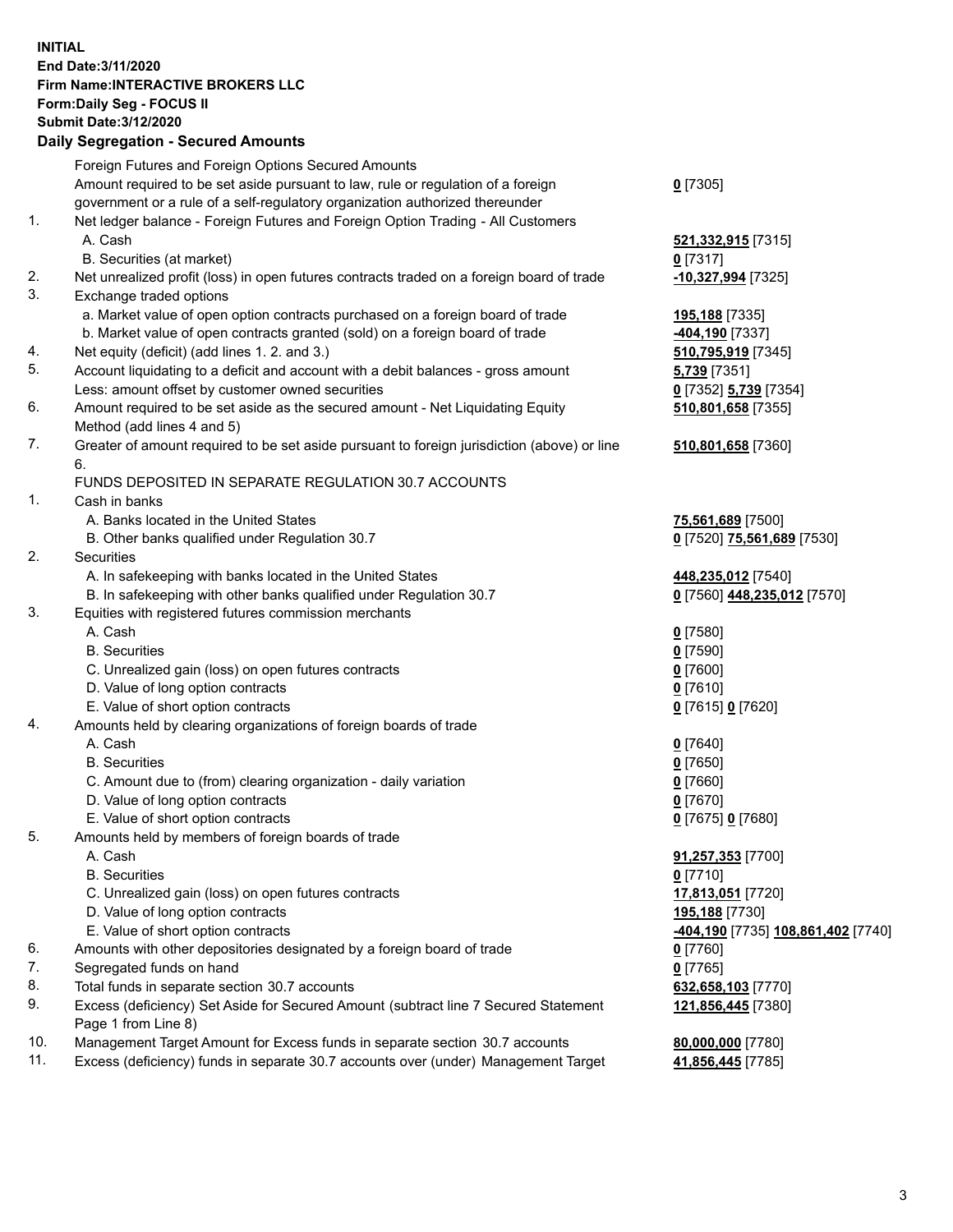**INITIAL End Date:3/11/2020 Firm Name:INTERACTIVE BROKERS LLC Form:Daily Seg - FOCUS II Submit Date:3/12/2020 Daily Segregation - Segregation Statement** SEGREGATION REQUIREMENTS(Section 4d(2) of the CEAct) 1. Net ledger balance A. Cash **4,763,910,566** [7010] B. Securities (at market) **0** [7020] 2. Net unrealized profit (loss) in open futures contracts traded on a contract market **197,530,502** [7030] 3. Exchange traded options A. Add market value of open option contracts purchased on a contract market **780,399,763** [7032] B. Deduct market value of open option contracts granted (sold) on a contract market **-829,977,734** [7033] 4. Net equity (deficit) (add lines 1, 2 and 3) **4,911,863,097** [7040] 5. Accounts liquidating to a deficit and accounts with debit balances - gross amount **5,388,497** [7045] Less: amount offset by customer securities **0** [7047] **5,388,497** [7050] 6. Amount required to be segregated (add lines 4 and 5) **4,917,251,594** [7060] FUNDS IN SEGREGATED ACCOUNTS 7. Deposited in segregated funds bank accounts A. Cash **1,909,427,549** [7070] B. Securities representing investments of customers' funds (at market) **1,706,310,540** [7080] C. Securities held for particular customers or option customers in lieu of cash (at market) **0** [7090] 8. Margins on deposit with derivatives clearing organizations of contract markets A. Cash **8,930,838** [7100] B. Securities representing investments of customers' funds (at market) **1,568,634,045** [7110] C. Securities held for particular customers or option customers in lieu of cash (at market) **0** [7120] 9. Net settlement from (to) derivatives clearing organizations of contract markets **-4,892,613** [7130] 10. Exchange traded options A. Value of open long option contracts **777,474,743** [7132] B. Value of open short option contracts **-827,111,934** [7133] 11. Net equities with other FCMs A. Net liquidating equity **0** [7140] B. Securities representing investments of customers' funds (at market) **0** [7160] C. Securities held for particular customers or option customers in lieu of cash (at market) **0** [7170] 12. Segregated funds on hand **0** [7150] 13. Total amount in segregation (add lines 7 through 12) **5,138,773,168** [7180] 14. Excess (deficiency) funds in segregation (subtract line 6 from line 13) **221,521,574** [7190] 15. Management Target Amount for Excess funds in segregation **155,000,000** [7194] 16. Excess (deficiency) funds in segregation over (under) Management Target Amount **66,521,574** [7198]

Excess